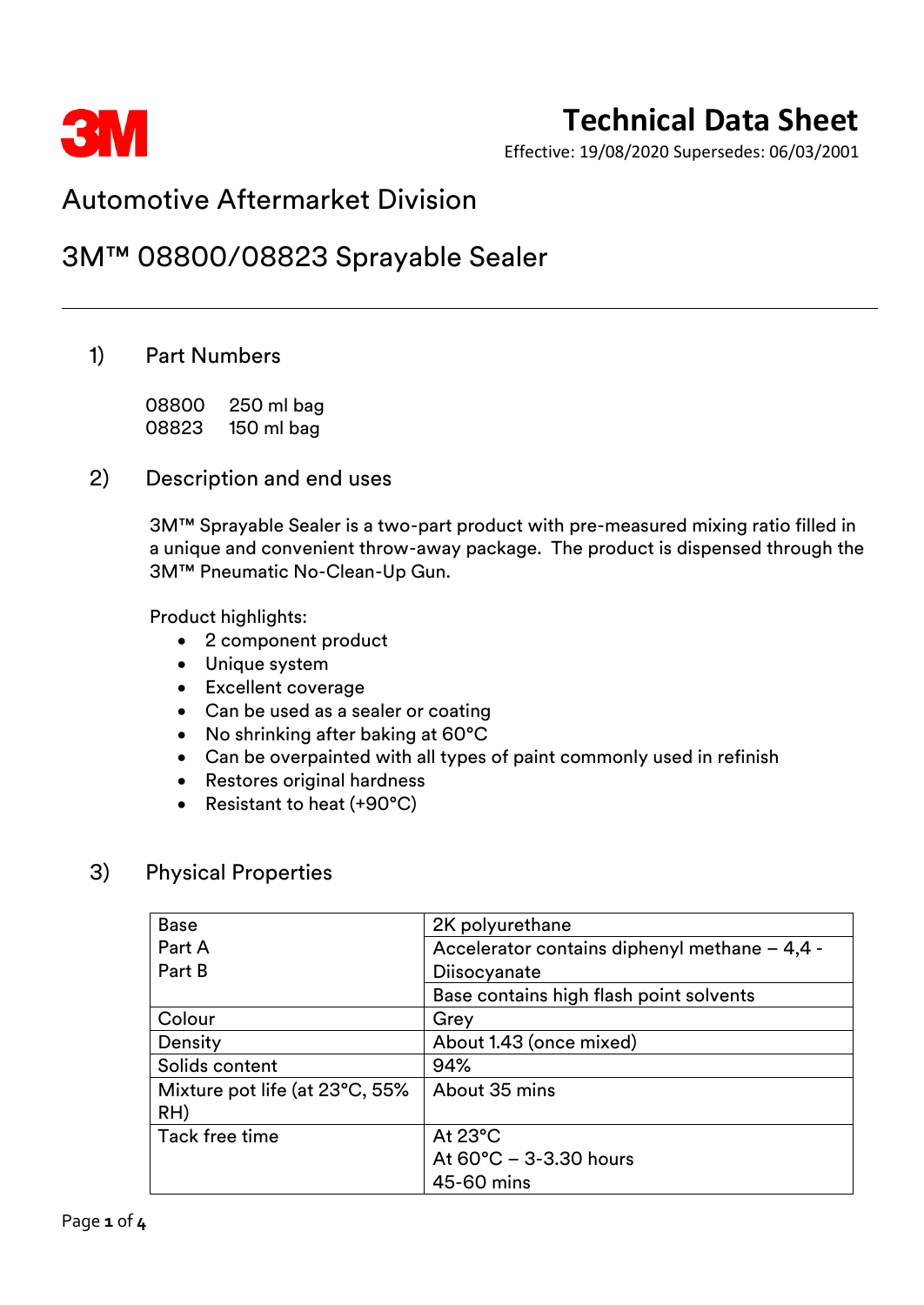

Effective: 19/08/2020 Supersedes: 06/03/2001

| Handling time     | At RT                                       |  |  |
|-------------------|---------------------------------------------|--|--|
|                   | At $60^{\circ}$ C – 5-7 hours               |  |  |
|                   | About 60 mins                               |  |  |
| Covering capacity | Sprayable sealer (1-2 mm thick; 3-5 cm wide |  |  |
|                   | joint)                                      |  |  |
|                   | 3M 08800 (250 ml) - 3.5-6.5m                |  |  |
|                   | 3M 08823 (150 ml) - 3.0-5.0m                |  |  |
|                   |                                             |  |  |
|                   | Coating (0.3-0.5 mm thick coat)             |  |  |
|                   | 3M 08800 (250 ml) - 0.7-0.9m <sup>2</sup>   |  |  |
|                   | 3M 08823 (150 ml) - 0.3-0.4m <sup>2</sup>   |  |  |

#### 4) Directions for Use

1. Surface Preparation:

All surfaces must be clean, dry and free from dirt, grease and oil. Metal surfaces must first be treated with an automotive paint primer.

- 2. Directions for use:
	- a) Break the seal between parts A and B by grasping each side of part B of the pack between the thumb and index finger, making a rotating movement up. Above all, do not pull sideways.
	- b) Mix the contents of parts A and B carefully by kneading the pack for about 30 seconds. Ensure that the product is properly mixed especially at compartments edges and corners.

Note: If the mixture does not feel smooth within the bag, continue mixing for a further 30 seconds

- c) Break the seal between part C and B by pulling at each side of part B just below the seal to allow the dip tube to drop to the bottom of the pack. Make sure the dip tube is straight
- d) Fix the nozzle of the pack to the 3M™ Pneumatic No-Clean-Up Gun, taking care to screw the gun pins into the nozzle by a quarter turn. Make sure the black rubber gasket is present inside nozzle
- e) Once the mixture is ready the product has a working life of 30-40 minutes
- f) Disconnect nozzle by reversing procedure in step d above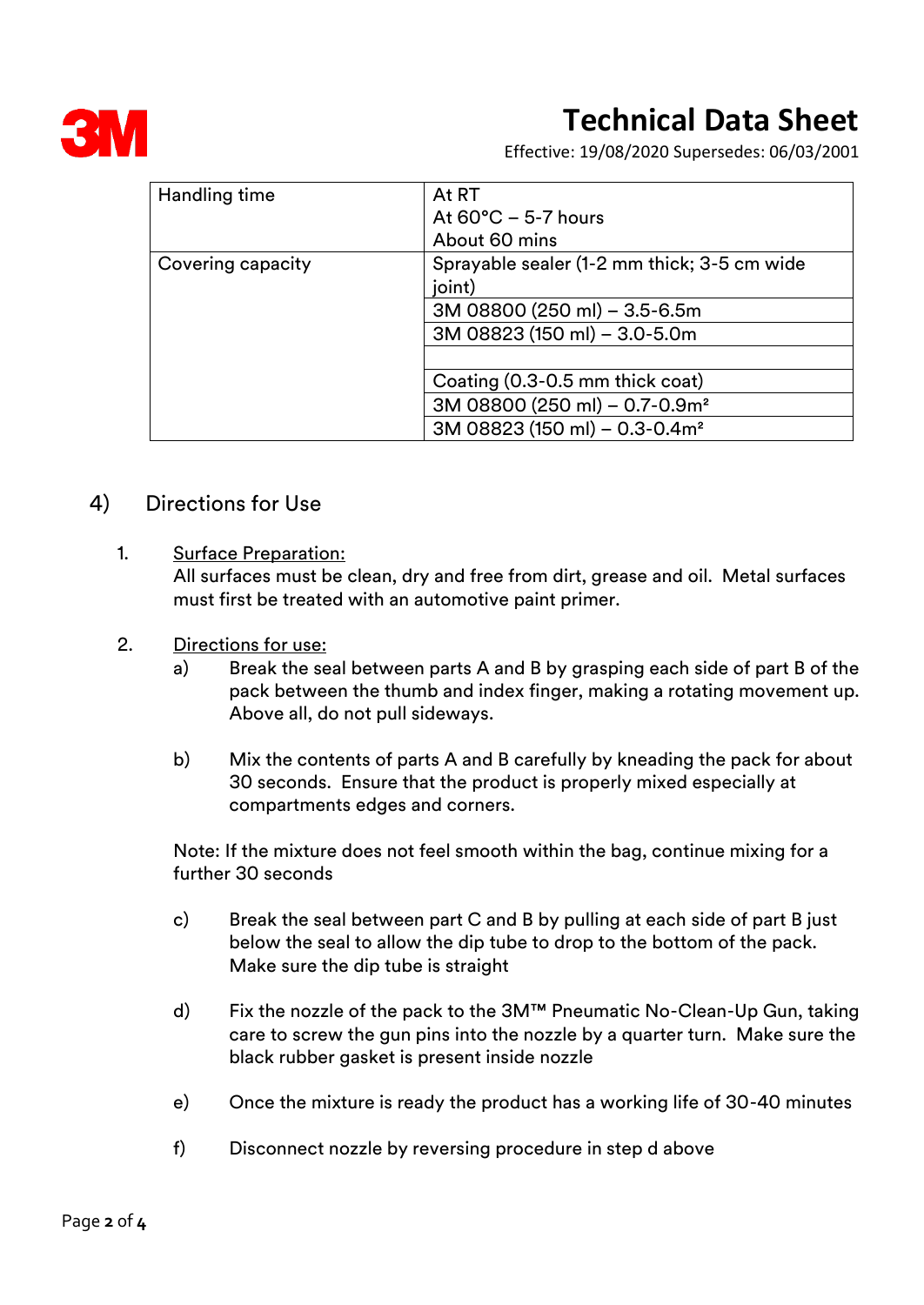

Effective: 19/08/2020 Supersedes: 06/03/2001

- g) Clean-up procedure before cure overspray, if any, can be cleaned with 3M™ 08984 Adhesive Cleaner
- 3. Different Types of Finishes

Finishes can be varied with:

- \* Air pressure
- \* Application distance
- \* Application speed
- Number of coats (for coating)
- a) Sprayed Sealer Adjust the pressure from 1.5 to 2.5 bar. Spray from 3-5 cm from the surface at angle of 90°

| Large joints $(5 \text{ cm})$ : | High pressure                | Low speed  |
|---------------------------------|------------------------------|------------|
| Narrow joints (3 cm)            | : Low pressure               | High speed |
| Thick joints (2 mm):            | Medium pressure Medium speed |            |

b) Stonechip Coating Adjust the pressure from 2.5 bar to 5 bar maximum. Spray from 2.5-5 bar maximum. Spray from 10-20 cm from the surface

| Short distance/low pressure | Rough texture  |
|-----------------------------|----------------|
| Long distance/high pressure | Medium texture |

One coat application gives about 300 microns dried film thickness Two coat application gives about 500 microns dried film thickness

#### 5) Storage

Store at room temperature in flammables storage area. Rotate stock on a "first-infirst-out" basis. When stored at the recommended conditions in original, unopened containers, this product has a shelf life see container for details. Use in a wellventilated area.

#### 6) Safety

Refer to Product Label and Material Safety Data Sheet for Health and Safety information before using this product.